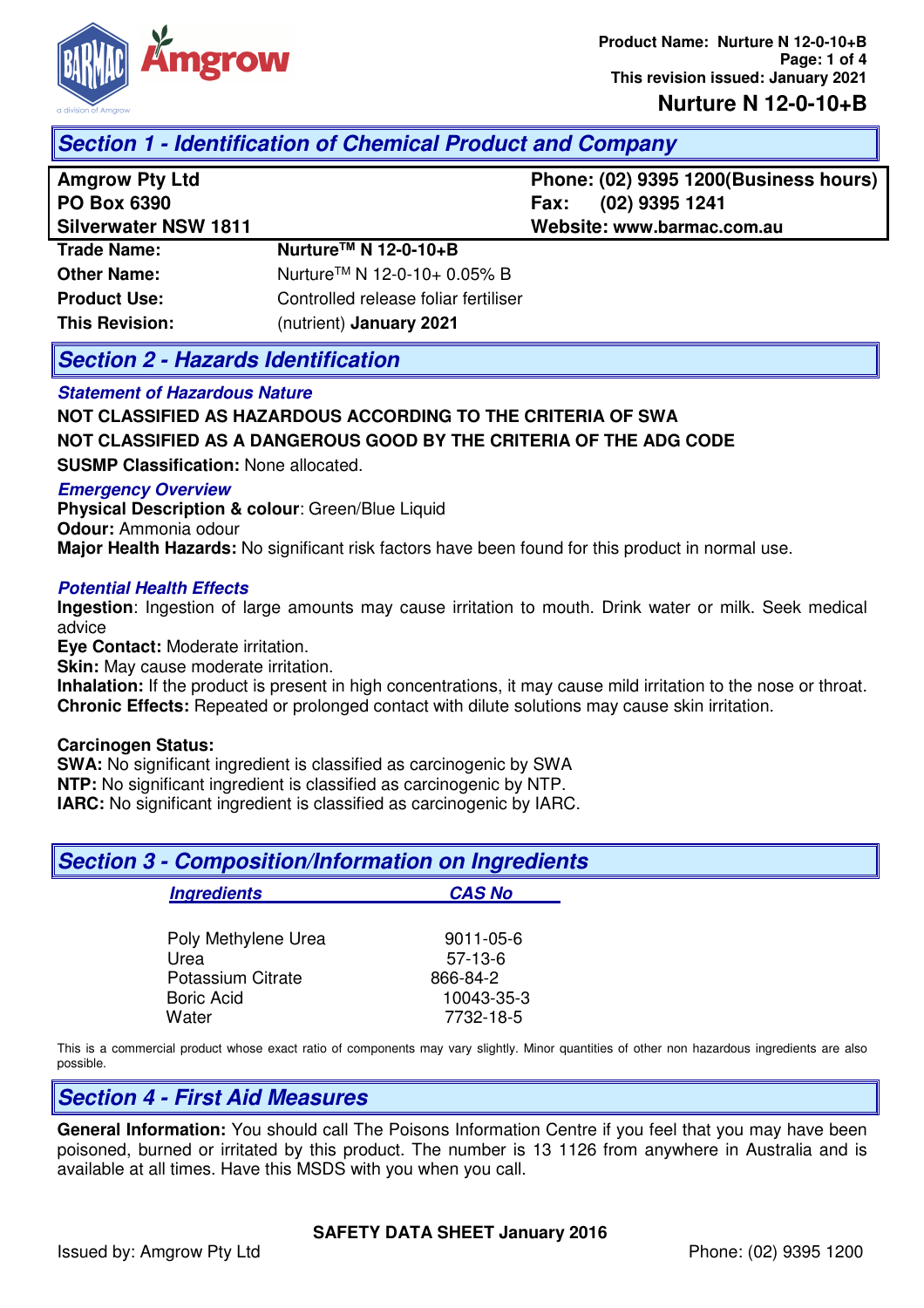

**Inhalation:** If mists have been inhaled, and irritation has developed, remove to fresh air and

observe until recovered. If irritation becomes painful or persists for more than about 30 minutes, seek medical advice

**Skin Contact:** Wash affected areas with water until chemical is removed. Remove all contaminated clothing and launder before re-use. If in doubt obtain medical advice.

**Eye Contact:** Immediately irrigate with copious amounts of lukewarm, gently flowing water for 15 – 20 minutes or until the product is removed or irritation has ceased, while holding the eyelid(s) open. Obtain medical advice if irritation becomes painful or lasts more than a few minutes.

**Ingestion:** Give a glass of water if affected person able to drink. Do not induce vomiting unless instructed to do so by medical advice.

# **Notes to Doctor:** Treat symptomatically. **Section 5 - Fire Fighting Measures**

**Fire and Explosion Hazards**: Product will not cause or contribute to an explosion. If in a fire product decomposition may result in the generation of oxides of nitrogen and ammonia

**Extinguishing Media:** Media to suit materials involved in fire.<br>**Fire Fighting:** Tries of this product less in the significant quantity of this product **Fire Fighting:** If a significant quantity of this product is involved in a fire, call the fire

**Flash point:** Non Flammable **Upper Flammability Limit:** Not applicable **Lower Flammability Limit:** Not applicable **Auto ignition temperature:** Not applicable **Flammability Class:** Does not burn. **Hazchem Code:** None allocated

brigade.

## **Section 6 - Accidental Release Measures**

**Spillage:** Minor spills do not normally need any special cleanup measures. In the event of a major spill, prevent spillage from entering drains or water courses. As a minimum, wear overalls, goggles and gloves. Stop leak if safe to do so, and contain spill. Absorb onto sand, vermiculite or other suitable absorbent material. Sweep up and shovel or collect recoverable product into labelled containers for recycling or salvage. After spills, wash area preventing runoff from entering drains. If a significant quantity of material enters drains, advise emergency services. Full details regarding disposal of used containers, spillage and unused material may be found on the label. If there is any conflict between this MSDS and the label, instructions on the label prevail. Dispose of only in accord with all regulations. Section 7 - Handling and **Storage** 

**Handling:** Before use carefully read the product label. Use of safe work practices are recommended to avoid eye or skin contact and inhalation. Observe good personal hygiene, including washing hands before eating. Prohibit eating, drinking and smoking in contaminated areas.

**Storage:** Store in cool, dry, well ventilated area removed from combustible materials, herbicides, fungicides and foodstuffs. Ensure containers are labelled, protected from physical damage and sealed when not in use. Keep from extreme heat and open flames and make sure that the product does not come into contact with substances listed under "Materials to avoid" in Section 10. Bagged fertilisers should be stored under cover and out of direct sunlight

# **Section 8 - Exposure Controls and Personal Protection**

**Exposure Limits TWA (mg/mP3P) STEL (mg/mP3P) ADI (mg/Kg/day) NOEL (mg/Kg/day)** 

Exposure limits have not been set by SWA for any ingredients in product. The TWA exposure value is the average airborne concentration of a particular substance when calculated over a normal 8 hour working day for a 5 day working week. There is a blanket limit of 10mg/m<sup>3</sup> for dusts or mists when limits have not otherwise been established. The STEL (Short Term Exposure Limit) is an exposure value that should not be exceeded for more than 15 minutes and should not be repeated for more than 4 times per day. There should be at least 60 minutes between successive exposures at the STEL. The term "peak "is used when the TWA limit, because of the rapid action of the substance, should never be exceeded, even briefly. ADI means Acceptable Daily Intake and NOEL means No-observable-effect-level. Values taken from Australian ADI List, 31<sup>st</sup> March 2012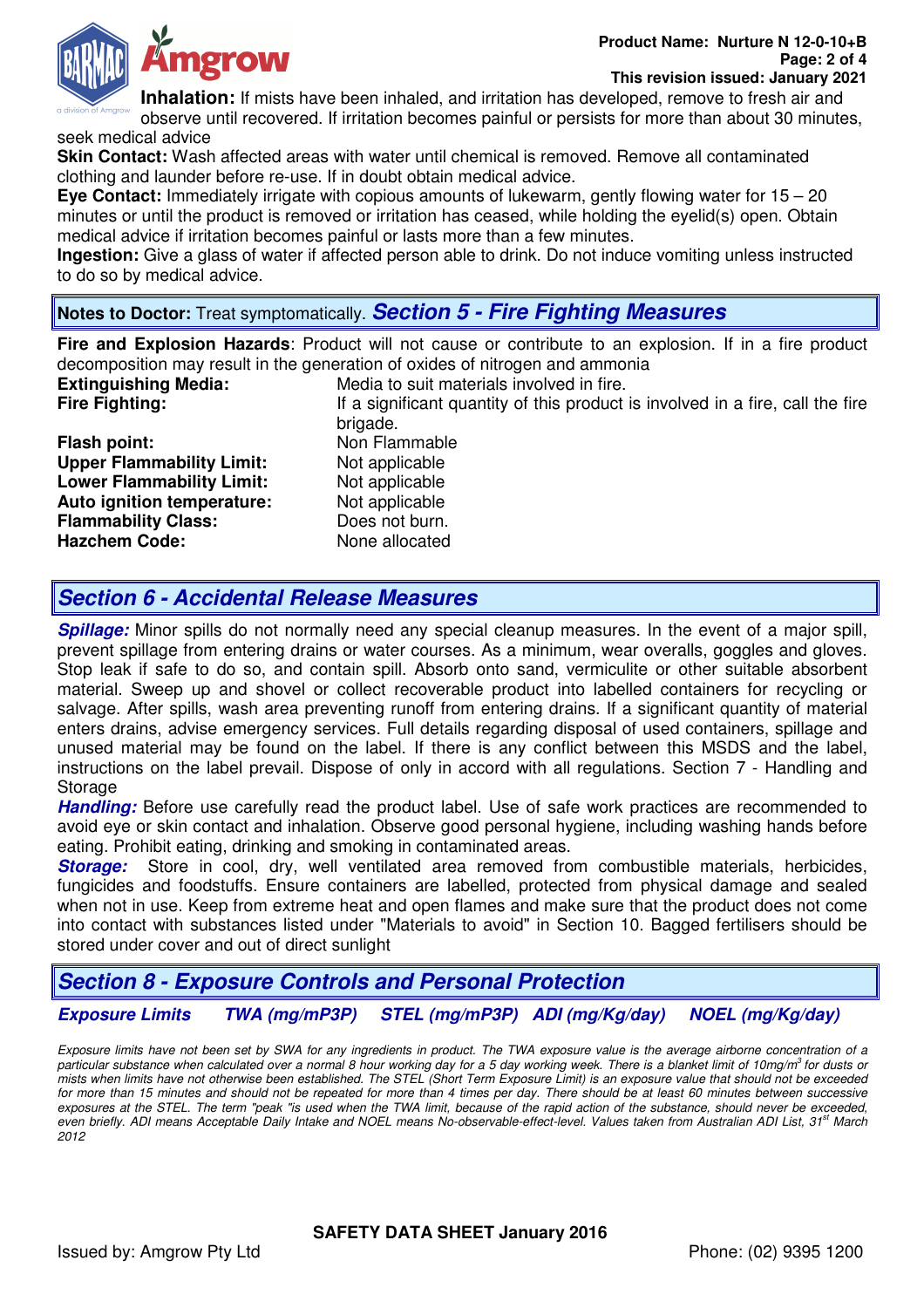

The following Australian Standards will provide general advice regarding safety clothing and equipment:

Respiratory equipment: **AS/NZS 1715**, Protective Gloves: **AS 2161**, Industrial Clothing: **AS2919**, Industrial Eye Protection: **AS1336** and **AS/NZS 1337**, Occupational Protective Footwear: **AS/NZS2210**.

No special equipment is usually needed when occasionally handling small quantities. The following instructions are for bulk handling or where regular exposure in an occupational setting occurs without proper containment systems.

**Ventilation:** Avoid high dust concentration and provide local exhaust ventilation where necessary.

**Eye Protection:** Eye protection such as protective glasses or goggles is recommended when using this product.

**Skin Protection:** Wear gloves or gauntlets and long sleeves when using this product to protect against skin irritation

Wash hands before eating, drinking, smoking or going to toilet, launder protective clothing before re-use.

# **Section 9 - Physical and Chemical Properties:**

| Physical Description & colour: Green/Blue Liquid |                       |
|--------------------------------------------------|-----------------------|
| Odour:                                           | Ammonia odour         |
| <b>Melting Point:</b>                            | no data               |
| <b>Decomposition Temperature:</b>                | no data               |
| <b>Flash Point:</b>                              | Non-flammable         |
| <b>Vapour Pressure:</b>                          | N/A                   |
| <b>Specific Gravity:</b>                         | 1.16 @ $20^{\circ}$ C |
| Solubility:                                      | Completely            |
| pH:                                              | 8-9                   |
| Auto ignition temp:                              | Not applicable        |

## **Section 10 - Stability and Reactivity**

**Reactivity**: This product is stable under normal temperatures and pressures, when stored and handled in accordance with this MSDS

**Conditions to Avoid:** Store away from heat or fire and ignition sources

**Incompatibilities: Oxidising agents.** 

**Fire Decomposition:** May evolve oxides of nitrogen and ammonia

**Polymerisation:** This product is unlikely to undergo polymerisation processes.

### **Section 11 - Toxicological Information**

**Toxicity Data:** No LD50 data available for this product. **Eye Effects:** Slight to moderate **Skin Effects:** Slight **Oral:** Low toxicity **Inhalation:** Slight

# **Section 12 - Ecological Information**

**Environment:** Avoid contamination of waterways. Aquatic organisms: No data available, Flora: No data available Bees: Not toxic. Long term Ozone effects: None recorded. **Bioaccumulative potential:** Unknown but probably low